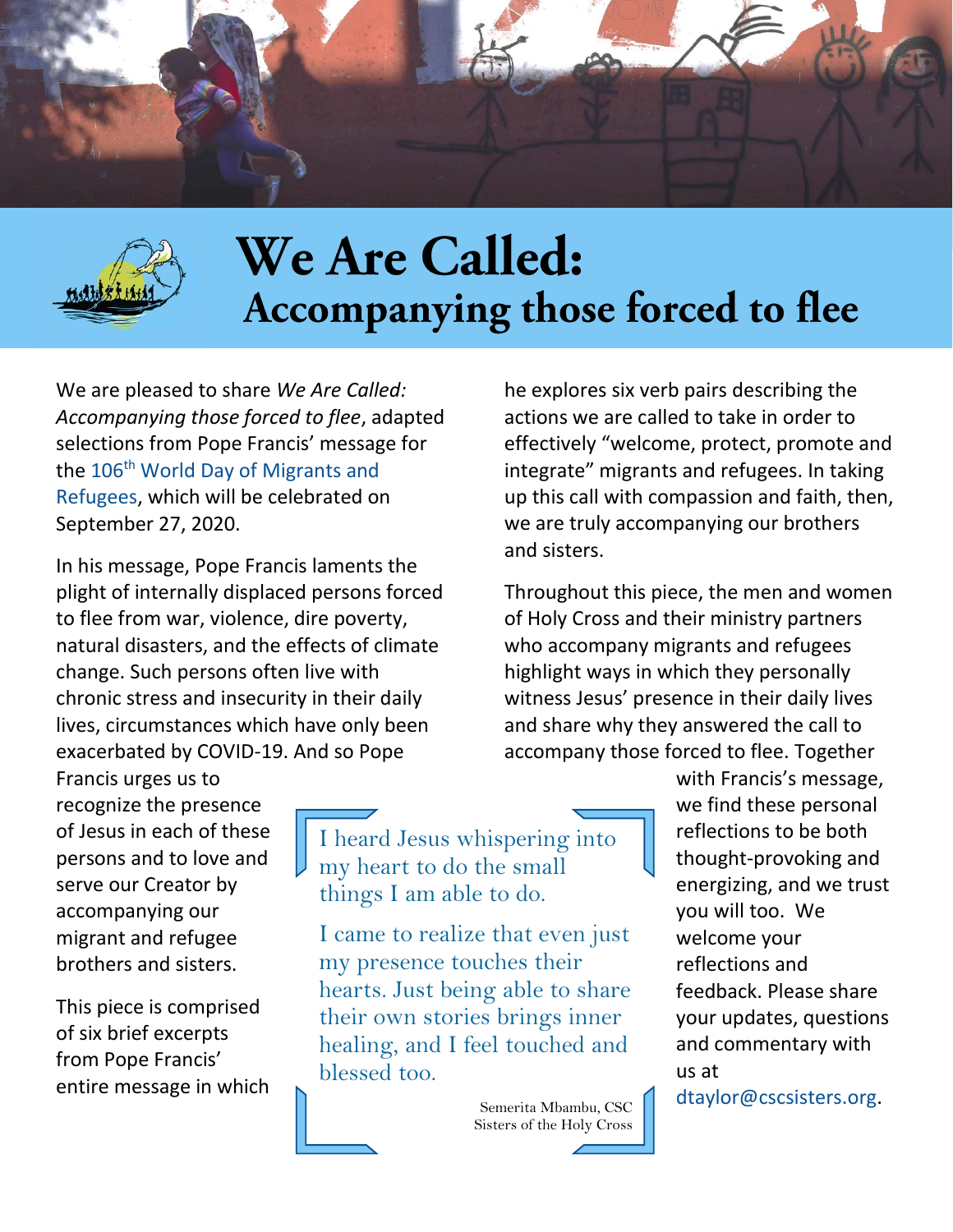## Essentials from Pope Francis' Message for the 106<sup>th</sup> World Day of Migrants and Refugees, 27 September 2020

In the light of the tragic events that have marked 2020, I would like this Message, although concerned with internally displaced persons, to embrace all those who are experiencing situations of precariousness, abandonment, marginalization and rejection as a result of COVID-19. (*paragraph 4*)

In each of these people, forced to flee to safety, Jesus is present as he was at the time of Herod. In the faces of the hungry, the thirsty, the naked, the sick, strangers and prisoners, we are called to see the face of Christ who pleads with us to help (cf. Mt 25:31-46). If we can recognize him in those faces, we will be the ones to thank him for having been able to meet, love and serve him in them. (*paragraph 5*)

We are called to respond to this pastoral challenge with the four verbs I indicated in my Message for this Day in 2018: welcome, protect, promote and integrate. To these words, I would now like to add another six pairs of verbs that deal with very practical actions and are linked together in a relationship of cause and effect. (*paragraph 6*)

### To know in order to understand.

Knowledge is a necessary step towards understanding others. … When we talk about migrants and displaced persons, all too often we stop at statistics. But it is not about statistics, it is about real people! If we encounter them, we will get to know more about them. And knowing their stories, we will be able to understand them. We will be able to understand, for example, that the precariousness that we have come to experience as a result of this pandemic is a constant in the lives of displaced people. (*paragraph 7*)

See Pope Francis' [brief video](https://youtu.be/oS5SvUWlsZo), "[To know in order to](https://youtu.be/oS5SvUWlsZo)  [understand](https://youtu.be/oS5SvUWlsZo)."

I see immigrants from Mexico who have fled poverty and violence, people currently excluded and limited because of poverty, immigration status, rejection by others. Working with them to improve laws, access, and opportunities, I also get to see them grow as persons, developing skills for public life and leadership.

> John Korcsmar, CSC Congregation of Holy Cross

#### To be close in order to serve.

Fears and prejudices – all too many prejudices – keep us distant from others and often prevent us from "becoming neighbours" to them and serving them with love. Drawing close to others often means being willing to take risks, as so many doctors and nurses have taught us in recent months. This readiness to draw near and serve goes beyond a mere sense of duty. Jesus gave us the greatest example of this when he washed the feet of his disciples: he took off his cloak,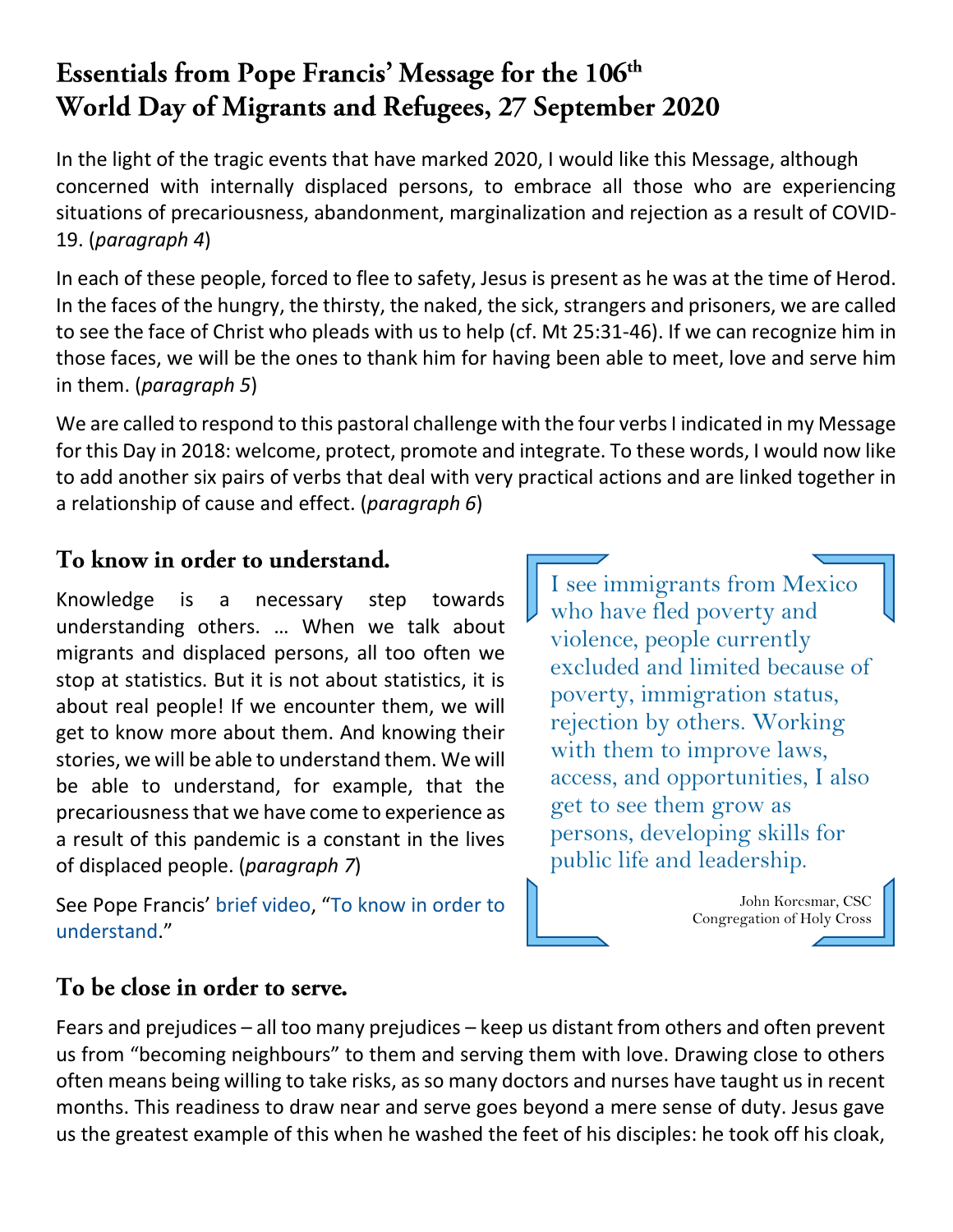knelt down and dirtied his hands (cf. Jn 13:1-15). *(paragraph 8)* See Pope Francis' [brief video](https://youtu.be/wdN2vFMkqWU), "[To be close in order to serve](https://youtu.be/wdN2vFMkqWU)."

#### To be reconciled, we need to listen.

A love that reconciles and saves begins with listening. In today's world, messages multiply but the practice of listening is being lost. Yet it is only through humble and attentive listening that we can truly be reconciled. In 2020, silence has reigned for weeks in our streets. A dramatic and troubling silence, but one that has given us the opportunity to listen to the plea of the vulnerable, the displaced and our seriously ill planet. Listening gives us an opportunity to be reconciled with our neighbour, with all those who have been "discarded", with ourselves and with God, who never tires of offering us his mercy. *(paragraph 9)*

See Pope Francis' [brief video](https://youtu.be/ZeOt2PGn8sg), "[To listen in order to](https://youtu.be/ZeOt2PGn8sg)  [be reconciled](https://youtu.be/ZeOt2PGn8sg)."

Now more than ever we are called to help and serve immigrants and refugees from all over the world. This work is not easy as there are many who do not share our call of service. We are called by Jesus … to love our neighbor and we welcome them. We seek to see the face of Jesus in each person we serve.

Shaula Lovera Catholic Charities Archdiocese of New Orleans (Marianite of Holy Cross Marjorie Hebert, president/CEO)

#### To grow, it is necessary to share.

God did not want the resources of our planet to benefit only a few. This was not the Lord's will! We have to learn to share in order to grow together, leaving no one behind. The pandemic has reminded us how we are all in the same boat. Realizing that we have the same concerns and fears has shown us once more that no one can be saved alone. To grow truly, we must grow together, sharing what we have, like the boy who offered Jesus five barley loaves and two fish… yet they proved enough for five thousand people (cf. Jn 6:1-15)! *(paragraph 10)*

See Pope Francis' [brief video](https://youtu.be/LEV7id9Y_Y4), "[To share in order to grow](https://youtu.be/LEV7id9Y_Y4)."

#### To be involved in order to promote.

Sometimes the impulse to serve others prevents us from seeing their real riches. If we really want to promote those whom we assist, we must involve them and make them agents in their own redemption. The pandemic has reminded us of how essential co-responsibility is, and that only with the contribution of everyone – even of those groups so often underestimated – can we face this crisis. We must find "the courage to create spaces where everyone can recognize that they are called, and to allow new forms of hospitality, fraternity and solidarity" ([Meditation](http://www.vatican.va/content/francesco/en/homilies/2020/documents/papa-francesco_20200327_omelia-epidemia.html)  [in Saint Peter's Square](http://www.vatican.va/content/francesco/en/homilies/2020/documents/papa-francesco_20200327_omelia-epidemia.html), 27 March 2020). *(paragraph 11)*